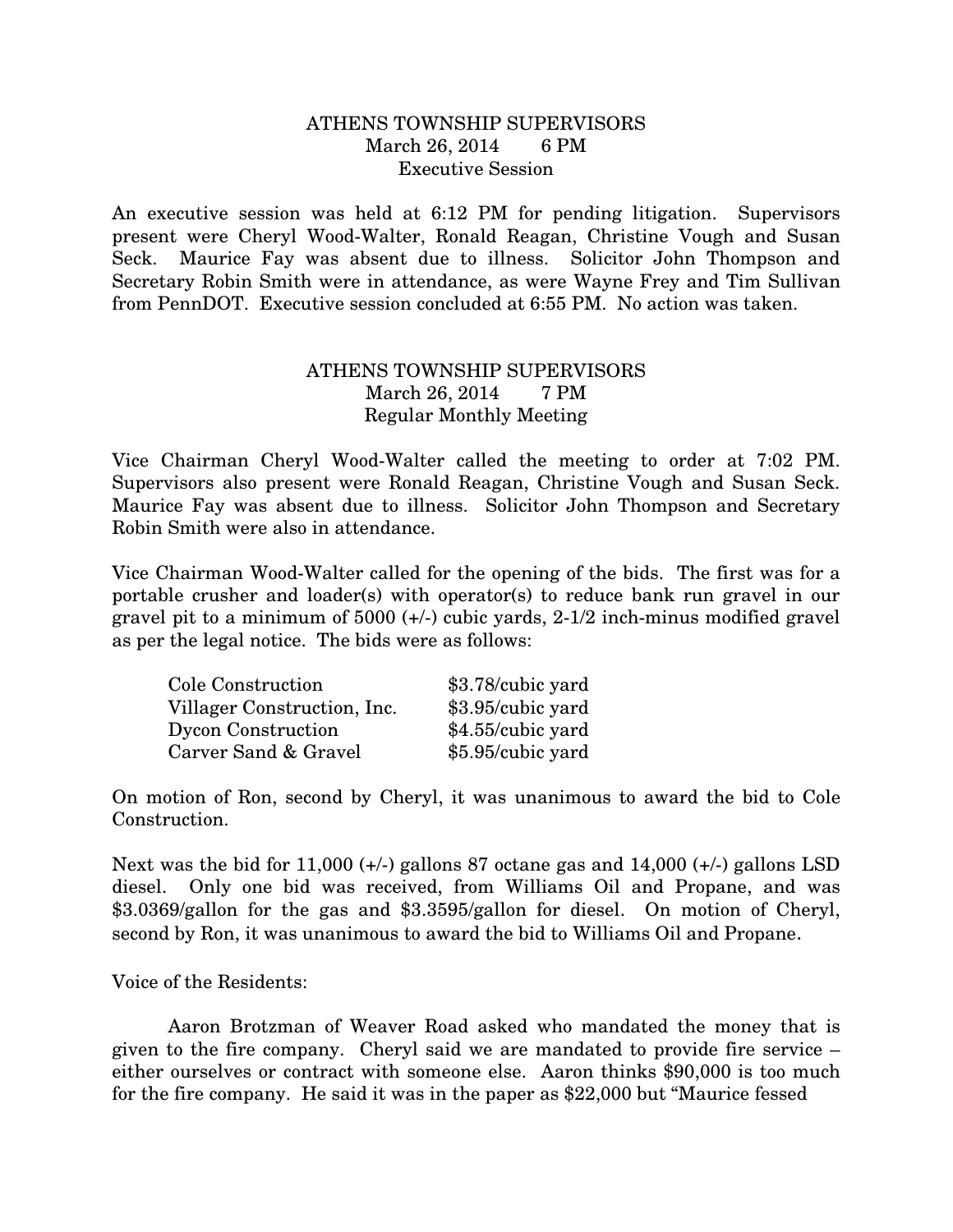Page Two Athens Township Supervisors March 26, 2014

up" to the \$93,100. Are we mandated to give them that? Cheryl said your question needs to be addressed to the fire company, and she turned the floor over to Keith Stackhouse. Keith said he is the chairman of the Board of Directors for the fire company. The township started its own fire company in 1975/76, and they have a contract that renews every year. They've been getting \$93,100 for several years now. He explained that they do a lot of fundraising – bingo every Tuesday night, ham and turkey parties, chicken barbecues, etc. You can't run a fire company solely by 'slinging chicken'. If you'd (Aaron) like to join to help, we can get you an application. Keith said he works for the police department and they don't have to do chicken barbecues to buy a new police car. The highway department doesn't have to raise money for their dump trucks. Aaron asked if the State matches the amount the township contributes and they do not. The State has small grants available for specific things, and the Federal grants are very, very competitive. Aaron said if we get to the end of the year, and we only have \$50,000 left for the fire company, that should be enough. He's living on a road that is falling apart. Keith said they need funds to maintain their trucks to haul water and fight fires. Aaron said they can't get to his house with their equipment because the road is so bad.

Richard Bean reported for the Parks and Recreation Commission. He said the model airplane club spoke to the Commission about their upcoming events and donated \$100 toward the pond project. The Commission will also be participating in the Guthrie Obesity Prevention and Awareness Health Fair on Saturday, June 7th. Matt Williams from Northern Tier Regional Planning and Development Council is working on grants for the pond project. They are also looking for help from the Fish and Boat Commission. They will be putting erosion control in this spring and will do the grubbing and clearing. They hope to use volunteers. They have asked Haas to help with marking the boundaries of the area to be developed. They're waiting for the ground to thaw. Round Top Park will open May  $10<sup>th</sup>$ . Barry will start back to work on April  $7<sup>th</sup>$ . Richard has contacted Athens Little League (LL) and ASA Girls Softball (ASA) requesting they share the ball field at the Jim King Memorial Park equally – including maintenance and materials needed for that. Park inspection will be April 19th. Verizon has requested written permission to bury their new 911 phone line underground in the park. Richard has given verbal permission but they need the permission paperwork signed by the Board.

Ralph Blowers of Front Street asked who's going to follow Verizon around to see the work is done properly. They have lines strung everywhere up in the hills.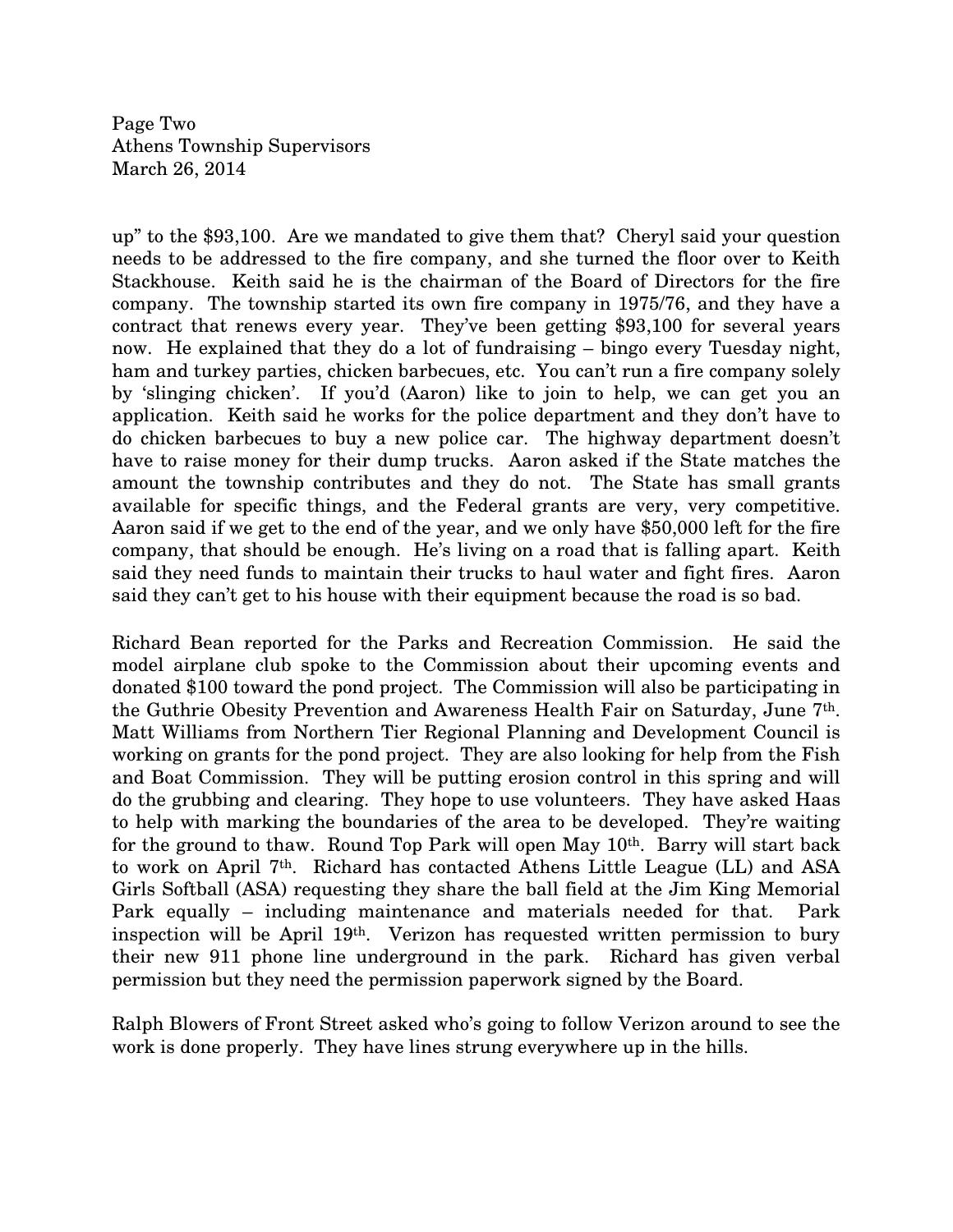Page Three Athens Township Supervisors March 26, 2014

Andy Watkins of Riverside Drive said he believes LL is under a misconception that ASA and LL can only use the field Monday through Thursday. Richard said that is correct. Richard said they made a promise to the people in East Athens that the ball field will not be used for organized sports and will only be for public use. The Park Commission set Friday, Saturday and Sunday for public use of the ball field only. If someone rents the pavilion they can use the ball field as well. Cheryl asked Andy if he has a set time for his practices and he said he's trying to get a schedule together. Richard said he sent a letter to LL asking them to come to the Park Commission meeting, but no one showed up.

Danny Stark of Clinton Street asked what we offer for free to our veterans. Cheryl said we offer free Off Highway Vehicle permits. Danny added that a lot of disabled veterans do fish, and will enjoy the handicap fishing pier that is proposed.

Christine asked for it to be clarified that if someone rents the pavilion in the Jim King Memorial Park, they can use the ball field as well.

Andy Watkins asked Richard if the Parks Commission would revisit their 'public use only' on Friday, Saturday and Sunday. Richard told Andy to come to a Parks meeting, and said the next meeting is April 28th at 7 PM.

Patrick Musto was present to report for Athens Township Authority (ATA). He said not much progress was made on the sewer line upgrade project. He said there were 4 properties for which they still needed easements, now they're down to 3 because they changed their route. ATA voted to do eminent domain on the three properties. One wants too much money, one has not responded, and one is giving them the runaround. It will take a couple months, and there will be unknown costs for the easements and unknown costs for the litigation. They may have to increase rates. They don't know how much it will be. They tried to put it where people wanted it and have really tried to secure the easements. People don't realize this money will come from the sewer users. If it takes 2-3 months, that would be June. It may be a while.

Aaron Brotzman asked if the budget is available for review, and it is.

Randy Harford was not present at the meeting so Robin presented the information on Truck 4. Truck 4 failed inspection (frame rail cracked, rusted; power steering box has severe leak; several air leaks right front and rear; headlight switch frozen; no back-up lights; exhaust rusted – leaks between turbo and muffler; spring rusted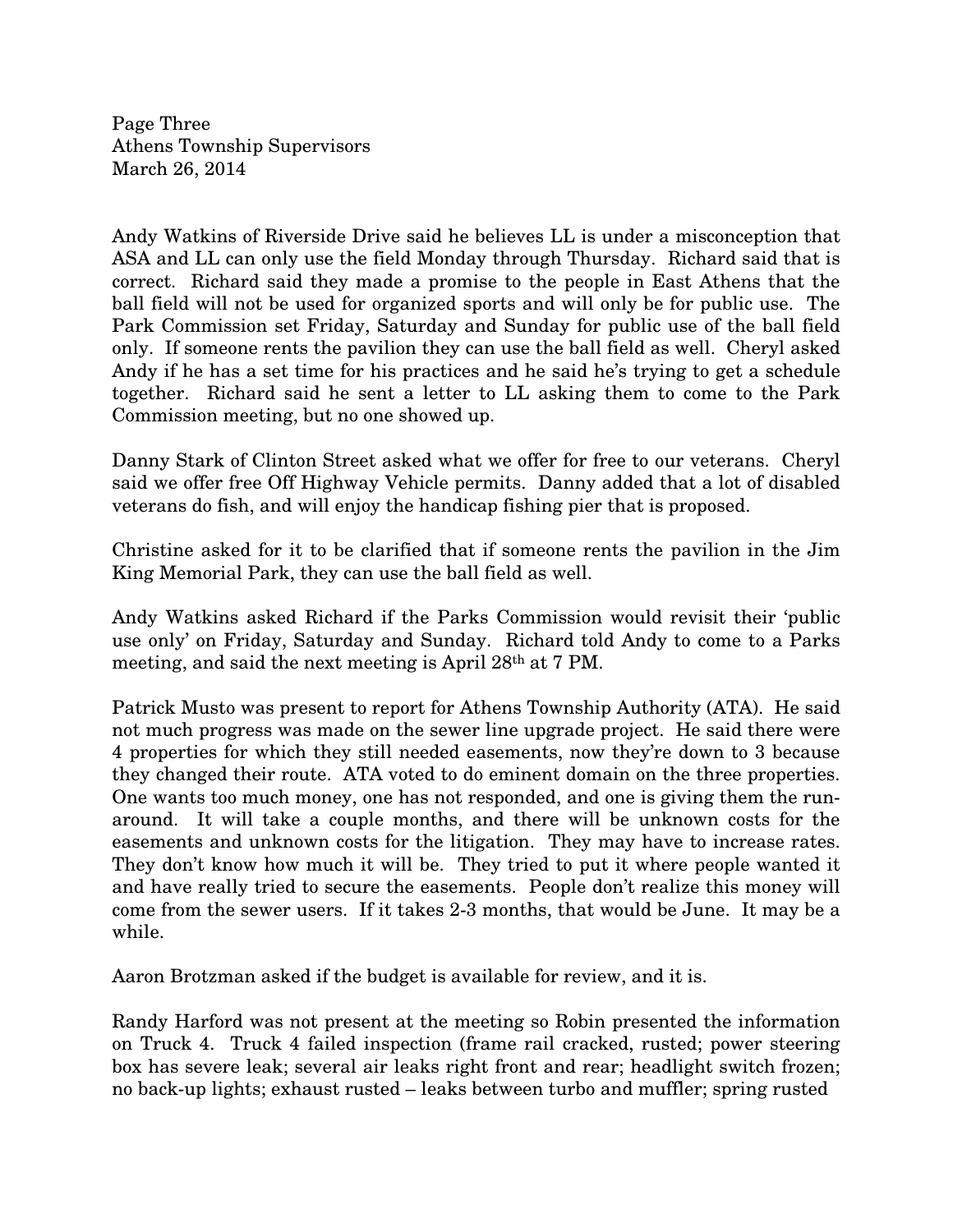Page Four Athens Township Supervisors March 26, 2014

– broken rebout clamps; left inside door latch inoperable; antifreeze leak toward rear of engine). The box on this truck was recently purchased and can go on another chassis. Randy said we could buy a used chassis where we purchased Truck 7 a few years back and have this box installed on that. He said we should use this box, because it will leave enough material in the box to give the truck the weight it needs, and also will allow material to be spread at the front of the box – not just at the rear of the box, which helps to give them traction in both directions. He said the standard aluminum boxes on PennDOT trucks are light and do not have these features. He also said if we take the box off Truck 4 and leave it sit, it will deteriorate. Randy said they need to get a chassis with a wing plow so they will be able to push the snow back from the ditches in a more timely fashion. Ralph said we only have one wing plow now (Mike's truck), and it takes 2 days for him to cover the entire township to get the snow pushed back. If we had another, we could do this in a day. No action was taken at this time.

Cheryl said we need to set a date for road inspection. Christine said she has made arrangements with Greg Dibble from PennDOT to go around and inspect roads on April 3rd (a Thursday). Cheryl asked if the rest of the board was invited and Christine said as many as can fit in his vehicle. Cheryl said we need to set a date when we all can go. Discussion was held. Road inspection was set for April 26, 2014 at 9 AM.

Discussion was held as to whether or not to close the "No Winter Maintenance" portion of Murray Creek Road from November 30 – April 1 each year. This year someone took it upon themselves to plow the road, and they plugged our ditches full with snow which caused the water to run down the center of the road causing a big washout. There are no houses on this portion of the road. Ron said he has pulled people out of there a lot. He thinks we should close it during the winter timeframe. It's a tough road even in the summer. Robin asked how we would legally do this. John Thompson said we would do it by ordinance, and he will draft one for review at our next meeting.

Robin said the highway department has asked for an eyewash station. The day they asked she went out and got eye wash and an eye cup for the interim. Ralph Blowers said he had a portable one for his business. Robin will research and get prices.

On motion of Ron, second by Cheryl, it was unanimous to approve the minutes of February 26th and March 6, 2014 as written.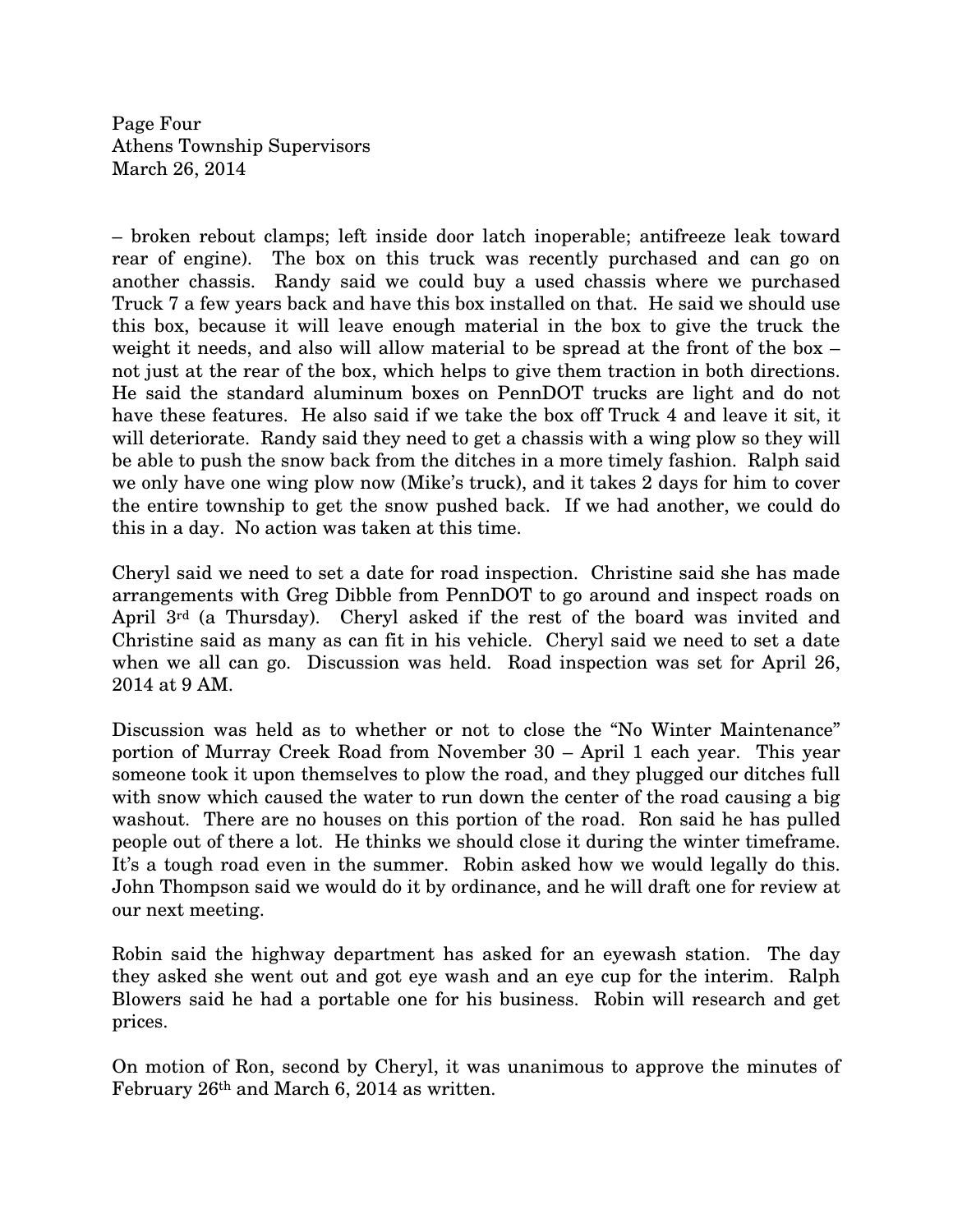Page Five Athens Township Supervisors March 26, 2014

John had reviewed the proposed franchise agreement from North Penn Telephone for cable service within the township. He said he had asked North Penn to incorporate a paragraph from the Time Warner Cable franchise we have, but he hasn't received anything back from them yet.

Robin had requested a quote for telephone service from North Penn/Empire Access. She distributed it to the Board for review and consideration. We would save about \$25/month.

On motion of Cheryl, second by Susan, it was unanimous to approve the copier maintenance agreement with Copy Source.

Robin asked the Board if they would consider sending a letter to the Commissioners in support of the Endless Mountains Visitor's Bureau. Discussion was held. Cheryl said this actually has to go before all the municipalities – the Commissioners can't just pull out of this themselves. They need 51% of the municipalities in the County to be in favor of pulling out of the Bureau. If we gave them Round Top brochures to promote our park, we would get nothing from them because Bradford County would no longer be a part of the Bureau. Small businesses like the wineries and such depend on this advertising and marketing. When the Commissioners made the announcement that they were no longer going to support the Bureau, they left out the part about the municipalities needing to approve it. It's the County hotel tax that is sent to the Bureau, and it is only to be spent for tourism. The letter is something we're considering. They need to look at the big picture. No action was taken.

Robin advised the Board that she had included price quotes for a roller and a grader in their meeting packets. No action was taken.

On motion of Ron, second by Cheryl, it was unanimous to ratify the scheduling of the executive session at 6 PM just prior to this meeting.

On motion of Ron, second by Christine, it was unanimous to ratify the filing of Preliminary Objections for the Rosh request for a Board of Review. John said the argument is set for May. Ralph Blowers asked what this is about and John Thompson explained.

Positive Pay was discussed again. Susan asked if we can find fraud protection for our bank accounts that works as an umbrella. It was decided to table this until our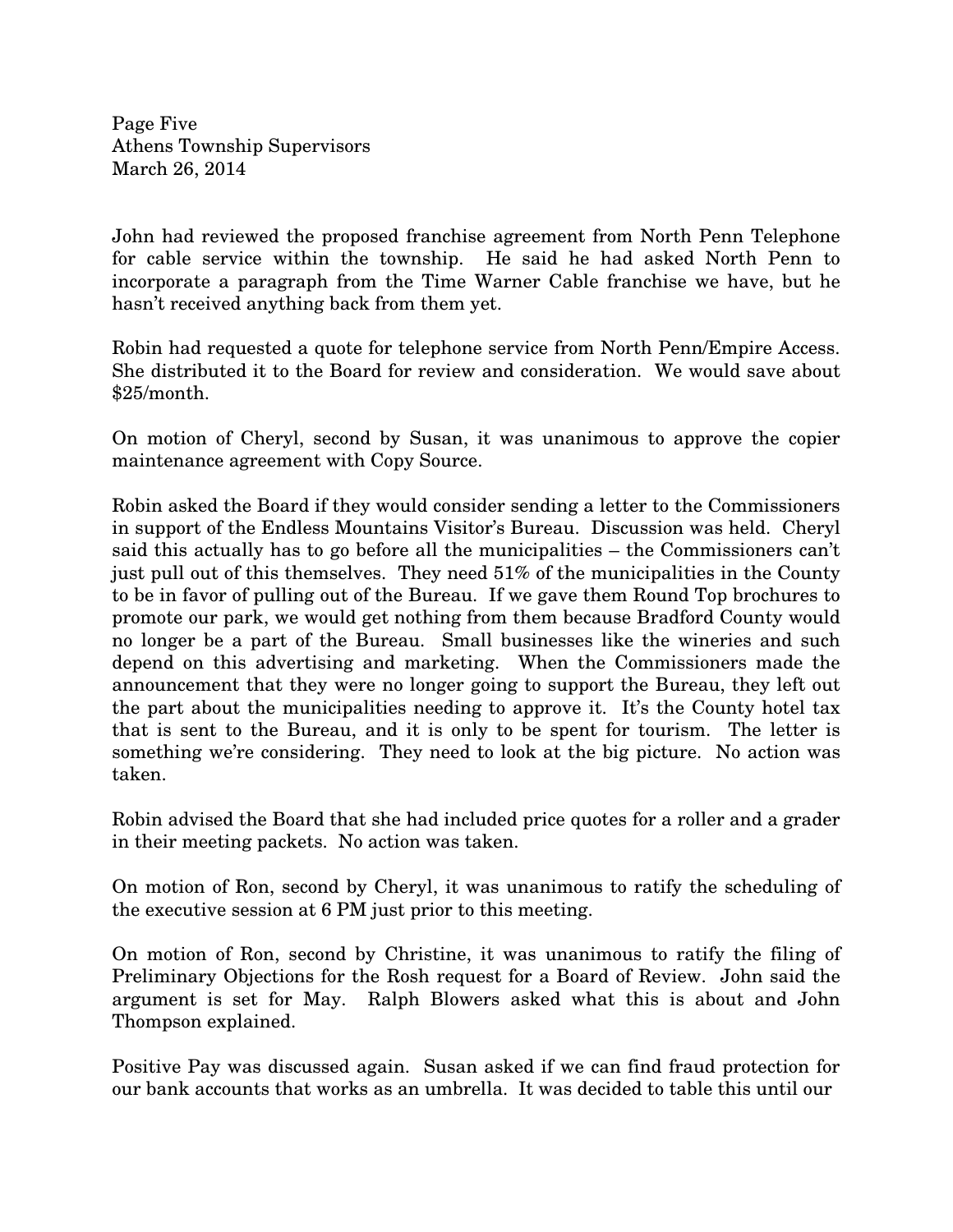Page Six Athens Township Supervisors March 26, 2014

April meeting, and have Robin check with our insurance company, and also ask the PSATS discussion group.

On motion of Cheryl, second by Ron, it was unanimous to send Susan and Ed to the Floodplain management seminar at the Best Western on April 22nd.

On motion of Christine, second by Cheryl, it was unanimous to send Ed and Robin to the NWS Integrated Warning Team workshop on April 24th.

On motion of Cheryl, second by Susan, it was unanimous to send Ed to the Hazardous Weather & Flood Preparedness class in Harrisburg on April 10 & 11th.

Robin said there is a Zoning Decisions class on April 29th in Williamsport.

Robin has received the fire reports for both January and February. On motion of Ron, second by Christine, it was unanimous to release the funds to the fire company.

On motion of Ron, second by Christine, it was unanimous to accept the monthly reports as presented.

On motion of Cheryl, second by Ron, it was unanimous to pay the monthly bills as presented. A complete listing of revenues and expenditures is on file in the office of the Treasurer.

Correspondence/Information was as listed in the meeting agenda.

Vice Chairman Wood-Walter took the Board into executive session at 8:35 PM for pending litigation. The Secretary was excused at 9:05 PM. The regular meeting reconvened at 9:56 PM and the remaining minutes were taken by Ronald Reagan.

On motion of Cheryl, second by Susan, it was unanimous to have Ruth do eBanking with Citizens and Northern Bank.

On motion of Ron, second by Christine, it was unanimous to have Cheryl sign the agreement for Verizon to put their 911 phone line underground in Round Top Park.